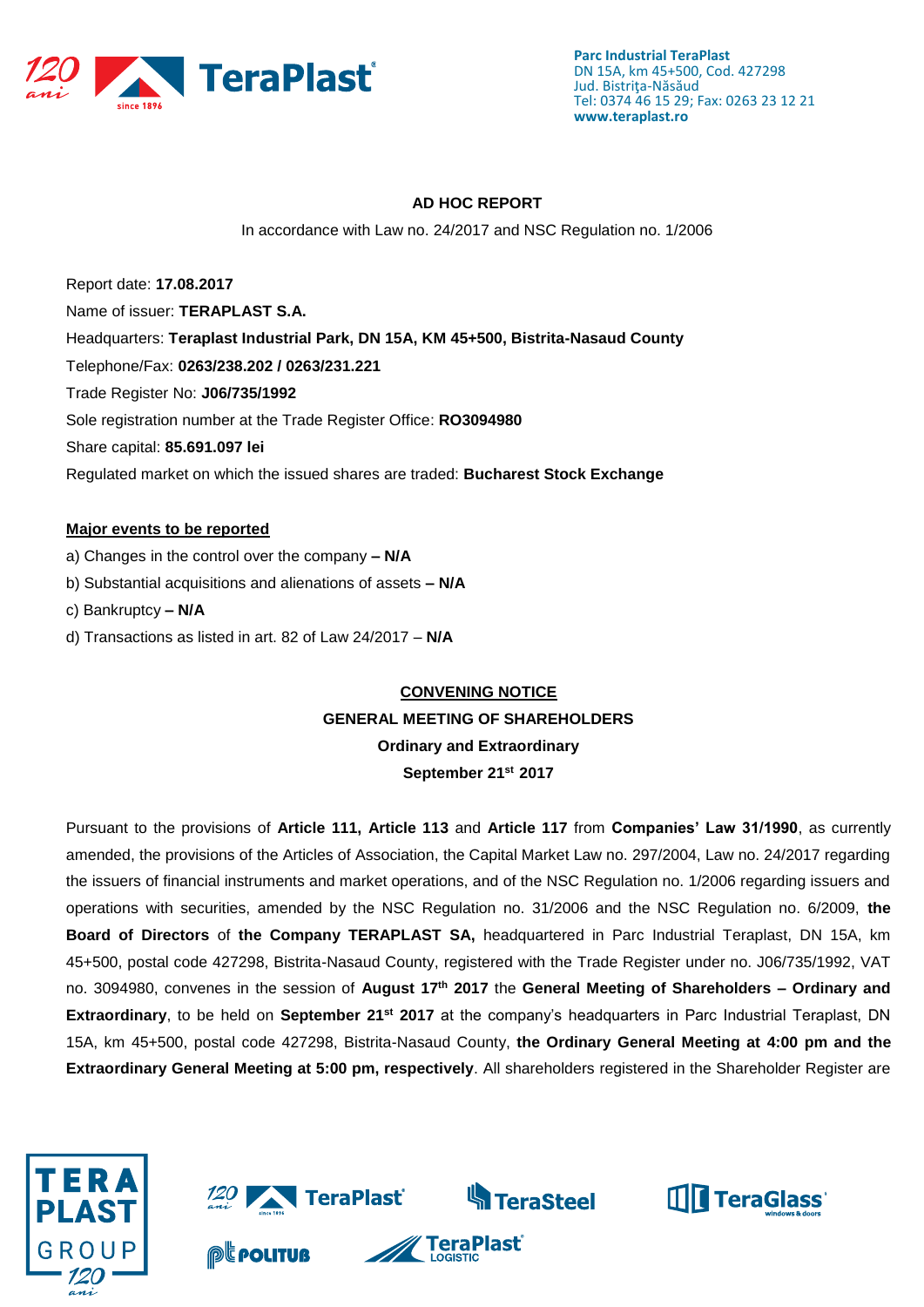

entitled to participate and vote in such General Meetings of Shareholders by the end of **September 11th 2017**, set as reference date.

#### **I. The Ordinary General Meeting of Shareholders will have the following**

### **AGENDA**

1. To approve the appointment of the financial auditor.

2. To approve the appointment of the internal auditor.

3. To approve the validity period of the financial audit and internal audit contracts.

4. To approve the remuneration of the financial auditor and the internal auditor.

5. To approve the striking off the Trade Register of Bistrita-Năsăud the mentions concerning the auditor whose appointment will not be extended, if applicable.

6. To authorise Mrs. Carmen Mirela Pop - CEO, and Mrs. Maria Ioana Birta - CFO, to negotiate and sign for and on behalf of the shareholders the financial and internal audit agreements.

7. To approve the increase of the total amount of the Investment Plan, corresponding to the 2017 fiscal year, from RON 84,000,000, approved by the EGMS Decision no. 1/27.04.2017, to RON 96,000,000.

8. To establish the **registration date** when the shareholders affected by the decisions adopted by the Ordinary General Meeting of Shareholders shall be identified. The Board of Directors suggests the date of October 12<sup>th</sup> 2017.

9. To approve the date of October 11th 2017 as **"ex-date"**, namely the date previous to the registration date when the financial instruments, subject of the decisions of the corporate bodies, are transacted without the rights resulting from such decision, pursuant to Article 2 letter f) of the Regulation no. 6/2009 on the exercise of certain rights of the shareholders within the general meetings of the trading companies, as amended and completed by Regulation no. 13/2014 on the amendment and completion of certain regulations issued by the Security National Board (hereinafter referred to as **NSC Regulation no. 6/2009**).

10. To authorise the Chairman of the Board of Directors, Mr. Dorel Goia, to sign, for and on behalf of all the shareholders present at the meeting, the OGMS Decision.

11. To authorize the company's legal adviser, Mrs. Diana Octavia Bretfelean, holder of ID card series X.B. no. 515915, to do everything that is necessary as to record the OGMS Decision at the Trade Register of Bistrita-Nasaud Court, and to publish such decision in the Official Gazette of Romania, Section 4.

#### **II. The Extraordinary General Meeting of Shareholders will have the following:**

## **AGENDA:**



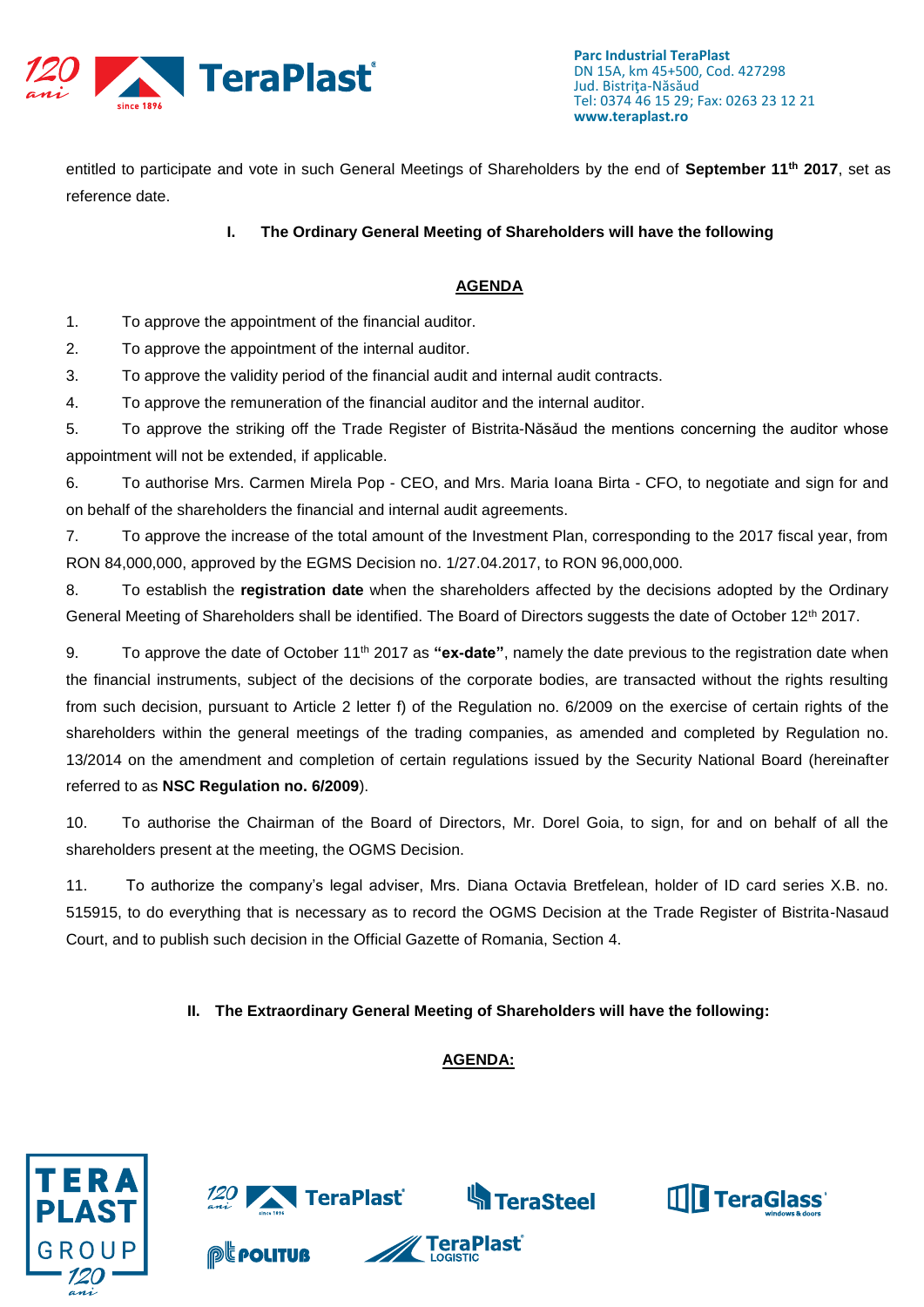

**1.** To approve the decrease of the company's share capital from RON 85,691,097 to RON 85,691,044 by cancelling a number of 528 own shares, with a par value of RON 0.1 per share, acquired by the company following the enforcement of the awarding report and the method of rounding to the lower integer, at the time of increasing the share capital pursuant to the EGMS Decision no. 1/27.04.2017.

The grounds for decreasing the share capital reside in the need to optimise the share capital structure considering that, on the one hand, acquiring the own shares to be cancelled has not been associated to a specific purpose, and, on the other hand, preserving those shares as own shares brings no benefits to the company and its shareholders.

**2.** To approve the redemption of its own shares by Teraplast S.A., pursuant to the applicable legal provisions, under the following circumstances: maximum 5,150,000 shares (i.e. maximum 0.60% of the total number of shares the share capital is comprised of), with a par value of RON 0.1 per share, at a minimum price equal to the BVB [Bucharest Stock Exchange] market price at the time of the purchase, and a maximum price of RON 0.8/share, but limited to the amount of RON 1,850,000, for a period of maximum 18 months from the date of publishing the EGMS Decision in the Official Gazette of Romania, Section 4, for the implementation of a staff remuneration system that shall comply with the principle of long-term performance, and also with a loyalty rewards scheme. The shares subject to redemption are paid from the distributable profit or the available funds of the company, recorded in the last approved annual financial statement, expect the legal funds, pursuant to Article 103 item (1) of Law 31/1990, updated.

**3.** To authorise the company's Board of Directors to enact and execute the share redemption decision pursuant to item 2 on EGMS agenda.

**4.** To approve the updating of the Company's Articles of Association in accordance with those approved at item 1 above, as follows:

Art. 7. par. (1) "The subscribed and paid-up share capital of TERAPLAST S.A. is of RON 85,691,097, being divided into 856,910,970 registered shares, with a par value of RON 0.1 per share." shall be amended as follows:

"The subscribed and paid-up share capital of TERAPLAST S.A. is of RON 85,691,044, being divided into 856,910,442 registered shares, with a par value of RON 0.1 per share."

**5.** To approve the increase of the maximum limit of indebtedness that the company may contract during the 2017 fiscal year, and to approve the securing of credit and/or leasing contracts which are going to be accessed, but not exceeding the convened limit, by security interests in real estate/pledge, assignments of current and future receivable rights, assignments related to current and future cash, resulting from current accounts and assignment of rights resulting from insurance policies. The Board of Directors suggests for such limit of indebtedness to be raised from a total amount of RON 135,000,000 to RON 185,000,000.

**6.** To authorise the Board of Directors to take, for and on behalf of the Company, all the actions and steps required or useful for the enforcement of item 4 of this decision, up to the maximum agreed limit of indebtedness. Therefore, the Board of Directors shall issue decisions on: taking out bank loans, entering into credit/leasing contracts, extending the bank loan/leasing contracts, establishing the security structure corresponding to the taken out/extended bank loan or leasing contracts, restructuring/establishing new maturity dates for the granted loans, changing the structure of the

**TeraPlast<sup>®</sup>** 





**@E politur** 

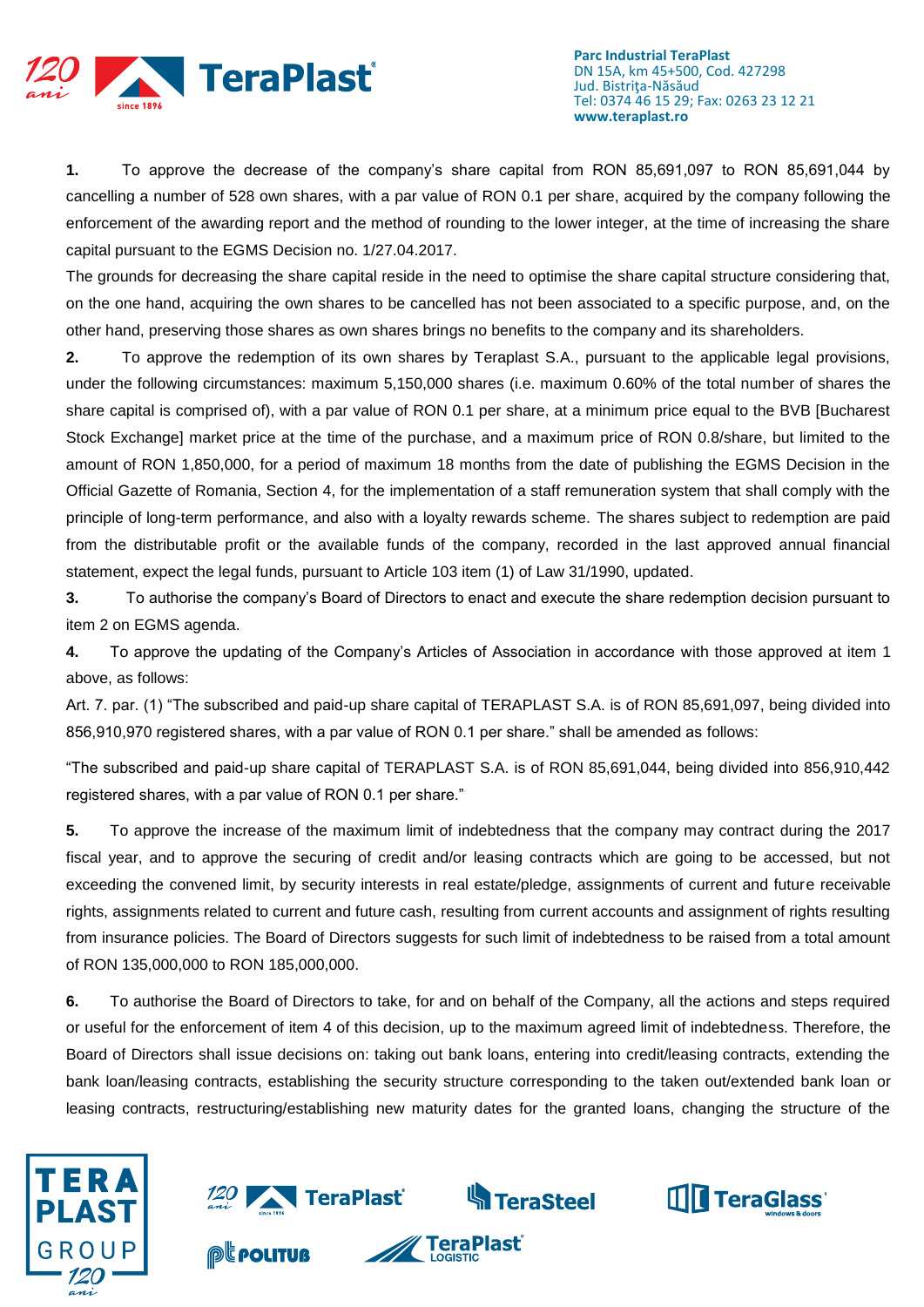

securities for the pending loans, authorising the persons entitled to sign for and on behalf of TERAPLAST S.A. the bank loan contracts / the leasing contracts / the security contracts / the addendums to the bank loan/leasing contracts, and also any other complementary documents or instruments related to or referred to in the bank loan/leasing contracts, security contracts or any other documents, and also to sign any other forms and requests that might be necessary or useful in relation to such bank transactions.

**7.** To establish the registration date when the shareholders affected by the decisions adopted by the Extraordinary General Meeting of Shareholders shall be identified. The Board of Directors suggests the date of October 12<sup>th</sup>, 2017.

**8.** To approve the date of October 11<sup>th</sup>, 2017, as "ex-date", namely the date previous to the registration date when the financial instruments, subject of the decisions of the corporate bodies, are transacted without the rights resulting from such decision, pursuant to Article 2 letter f) of the Regulation no. 6/2009 on the exercise of certain rights of the shareholders within the general meetings of the trading companies, as amended and completed by Regulation no. 13/2014 on the amendment and completion of certain regulations issued by the Security National Board (hereinafter referred to as NSC Regulation no. 6/2009)

**9.** To authorize the Board of Directors to enforce the decisions adopted by the Extraordinary General Meeting of Shareholders.

**10.** To authorize the Chairman of the Board of Directors, Mr. Dorel Goia, to sign, for and on behalf of all the shareholders present at the meeting, the EGMS Decision.

**11.** To authorize the company's legal adviser, Mrs. Diana Octavia Bretfelean, holder of ID card series X.B. no. 515915, to do everything that is necessary as to record the EGMS Decision at the Trade Register of Bistrita-Nasaud Court, and to publish such decision in the Official Gazette of Romania, Section 4.

(1) One or more shareholders jointly or severally representing at least 5% of the share capital, have the right (i) to introduce items on the General Meeting of Shareholders' agenda, provided that each item is accompanied by an explanation or a decision draft submitted for adoption to the General Meeting of Shareholders; (ii) to submit decision drafts for the items included or suggested to be included on the General Meeting's agenda.

(2) Any of the rights stipulated in paragraph (1) above may only be exercised in written, and the documents shall be submitted in a closed envelope at the company's headquarter located in Parc Industrial Teraplast, DN 15A, km 45+500, postal code 427298, Bistrita-Nasaud County, or sent by any type of mail or fast delivery with acknowledgment of receipt, the envelope bearing a clear note written in capital letters "FOR THE GENERAL MEETING OF SHAREHOLDERS OF 21/22.09.2017", or sent by messenger delivery or electronic means, with the extended electronic signature included according to Law 455/2001 on the electronic signature, at the following e-mail [secretariatCA@teraplast.ro,](mailto:secretariatCA@teraplast.ro) mentioning at subject: "FOR THE GENERAL MEETING OF SHAREHOLDERS OF 21/22.09.2017".

(3) The shareholders can exercise the rights stipulated in paragraph (1) letters (i) and (ii) within maximum 15



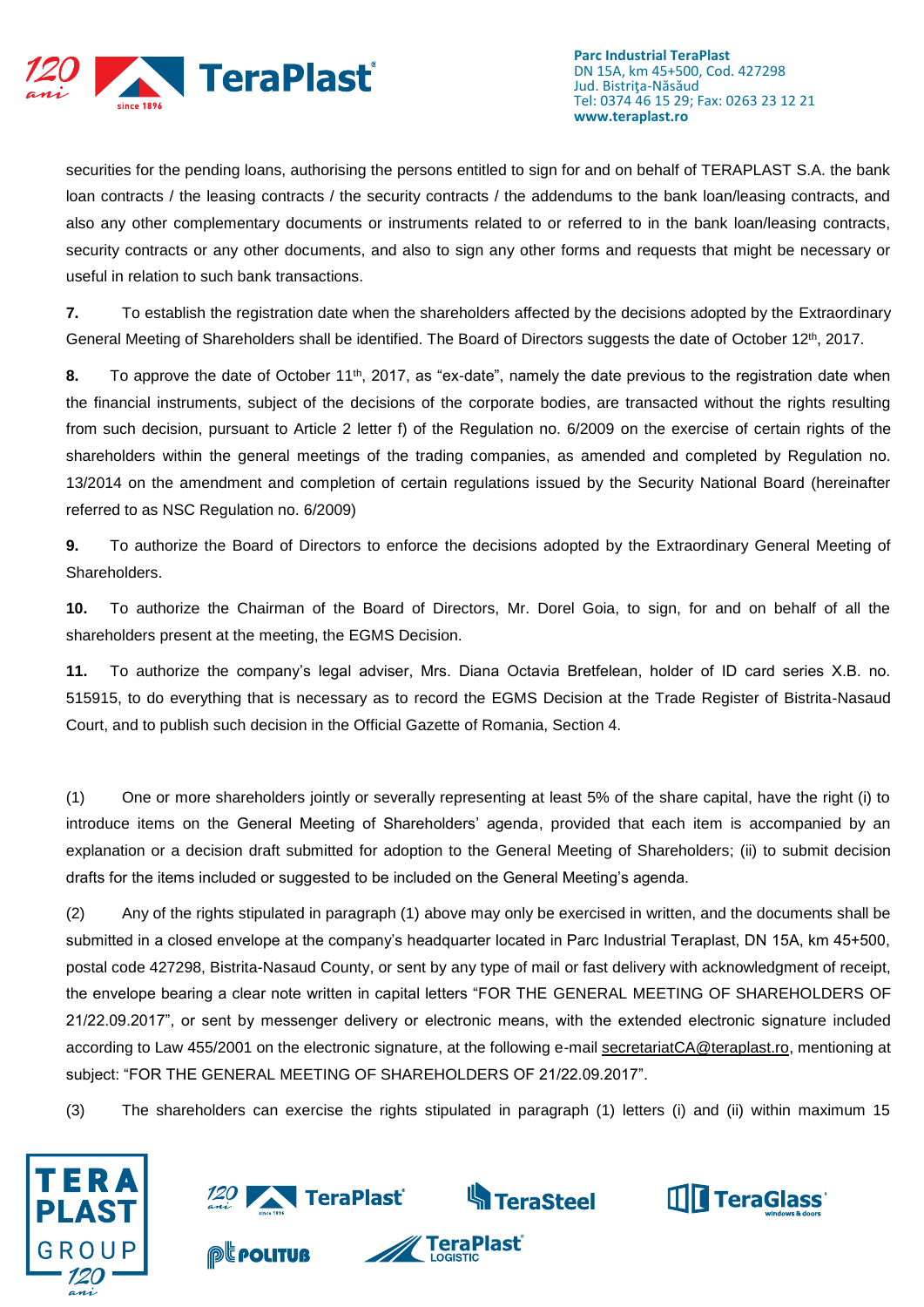

calendar days following the date of publication of this convening notice, namely no later than **September 6th, 2017.**  Each shareholder shall be entitled to address questions regarding the items on the General Meeting's agenda, and the company shall reply to the shareholders' questions during such meeting. The questions shall be submitted in a closed envelope at the company's headquarter located in Parc Industrial Teraplast, DN 15A, km 45+500, postal code 427298, Bistrita-Nasaud County, or sent by any type of mail or fast delivery with acknowledgment of receipt, the envelope bearing a clear note written in capital letters "FOR THE GENERAL MEETING OF SHAREHOLDERS OF 21/22.09.2017", or sent by messenger delivery or electronic means, with the extended electronic signature included according to Law 455/2001 on the electronic signature, at the following e-mail [secretariatCA@teraplast.ro,](mailto:secretariatCA@teraplast.ro) mentioning at subject: "FOR THE GENERAL MEETING OF SHAREHOLDERS OF 21/22.09.2017", on or by **September 20th, 2017**.

*The shareholders can participate in person or they can be represented in the General Meetings of Shareholders* either by their legal representatives or by other agents authorised by a special power of attorney or a general power of attorney, as provided by Article 92 paragraph (10) of Law 24/2017 on the issuers of financial instruments and market operations. Shareholders' access shall be permitted upon proof of their identity, consisting *in case of shareholders, who are natural persons, of their ID card or, in case of legal entities, legal representative, and in case of legal entities and shareholders, who are represented natural persons, of a special power of attorney awarded to the person acting as their agent, provided legal applicable provisions are complied with.*

*The shareholders can appoint a representative by a general power of attorney (authorisation) valid for no more than three years*, authorising the appointed representative to vote in any matter subject to discussions of the General Meetings of Shareholders, provided such power of attorney (authorisation) be given by the shareholder, as customer, to an intermediary defined as per Article 2 paragraph (1) item 20 of Law 24/2007 on the issuers of financial instruments and market operations, or to a lawyer. The shareholders cannot be represented in the General Meeting of Shareholders based on a general power of attorney (authorisation) by a person subject to a conflict of interests, pursuant to Article 92 paragraph (15) of Law 24/2007 on the issuers of financial instruments and market operations.

General powers of attorney (authorisations) should be submitted to the Company Record Office or sent by any type of mail or courier with acknowledgement of receipt, 48 hours before the general meeting, namely no later than 09/19/2017, 4:00 pm for the Ordinary General Meeting, and 5:00 pm for the Extraordinary General Meeting, respectively, in copy, including the mention "Certified to be a true copy of the original" signed by the representative. The powers of attorney can also be sent by e-mail with the extended electronic signature included according to Law 455/2001 on the electronic signature, at the following e-mail [secretariatCA@teraplast.ro,](mailto:secretariatCA@teraplast.ro) mentioning at subject: "FOR THE GENERAL MEETING OF SHAREHOLDERS OF 21/22.09.2017". *The quality of shareholder* and, in case of shareholders, who are legal entities, or entities without legal personality, *the quality of legal representative* is ascertained based on the list of shareholders as of the reference/registration date, received by the issuer from the Central Depository or, accordingly, in case of different reference/registration dates, based on the following documents submitted to the issuer by the



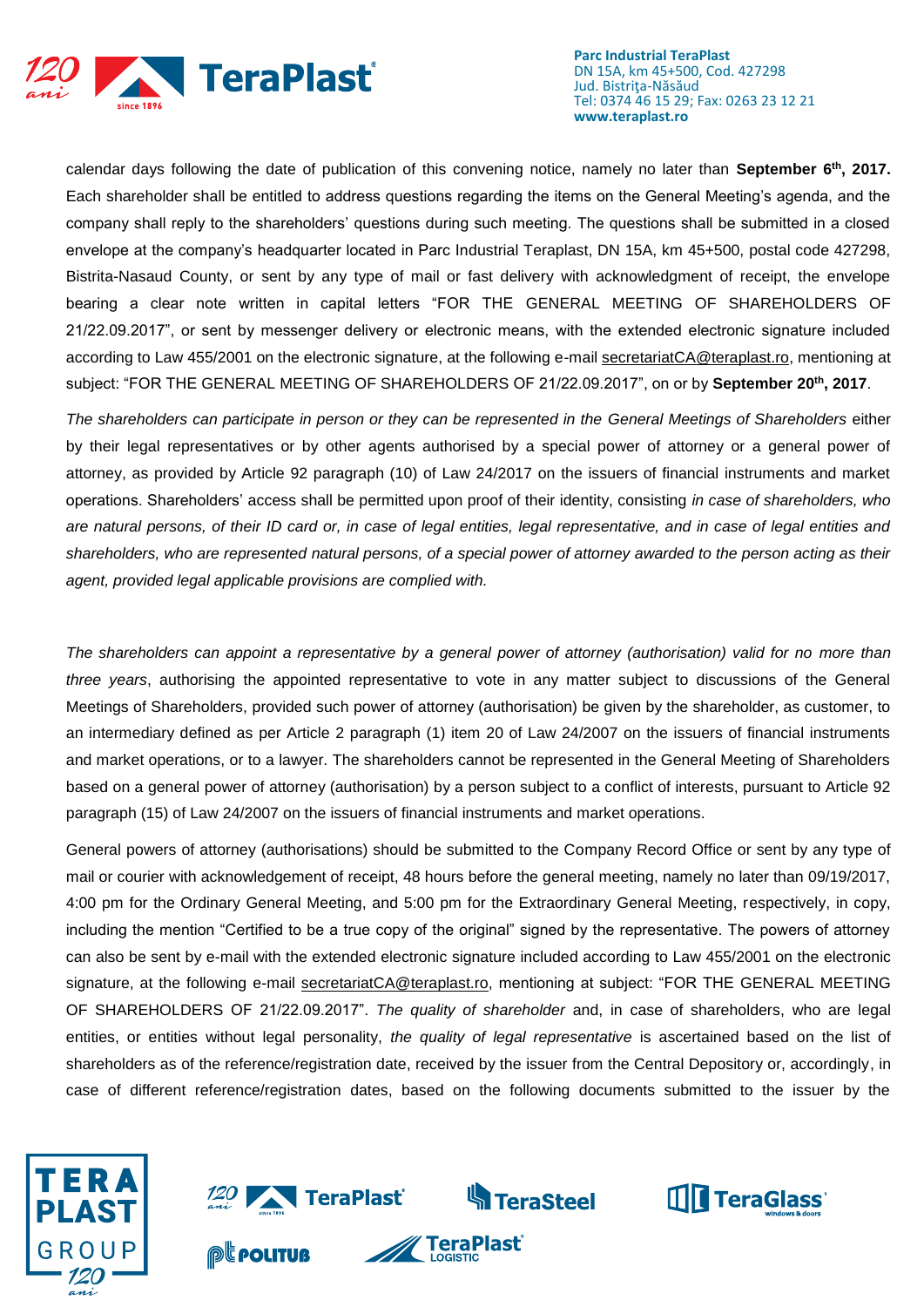

shareholder, issued by the Central Depository or the participants defined in Article 168 paragraph (1) letter b) of Law 297/2004, as amended and completed, providing trustee services:

a) the statement of account certifying the quality of shareholder and the number of owned shares;

b) documents certifying that the details of the legal representative are recorded at the Central Depository/ participants concerned;

The documents attesting the quality of legal representative elaborated in a foreign language other than English must be accompanied by a translation done into Romanian or English by a certified translator.

The identification criteria referred above shall be accordingly applied also in case the need arises to prove that the shareholder, suggesting for new items to be included in the General Meeting of Shareholders' agenda, or directing questions to the issuer related to the items included in the General Meeting of Shareholders' agenda, is a legal representative.

Pursuant to Article 14 paragraph 4) of the NSC Regulation no. 6/2009, a shareholder can appoint only one representative in a certain General Meeting. However, if a shareholder holds shares with a trading company in several security accounts, such restriction shall not prevent such shareholder to appoint other representative for the shares held in each security account, for a certain General Meeting. Such provision is not detrimental to the provisions of paragraph (5) of Article 14 of the NSC Regulation no. 6/2009.

Pursuant to Article 14 paragraph 4 item 1 of the NSC Regulation no. 6/2009, *a shareholder can appoint by power of attorney one or several deputy representatives* for a general meeting, in the event the representative appointed as per paragraph (4) above is unable to attend. Where several deputy representatives are appointed by power of attorney, the order in which they will act shall be established.

The shareholders can also cast their votes for the items noted in the agenda by mail, and the vote application form, accurately filled out and signed, shall be sent in a sealed envelope to the company's headquarter located in Parc Industrial Teraplast, DN 15A, km 45+500, postal code 427298, Bistrita-Nasaud County, which should arrive at the company's headquarter no later than **09.19.2017**, 4 pm for the Ordinary General Meeting of Shareholders, and 5 pm for the Extraordinary General Meeting of Shareholders, respectively, the envelope bearing a clear note written in capital letters "FOR THE GENERAL MEETING OF SHAREHOLDERS OF 21/22.09.2017". The ballots can be sent by e-mail with the extended electronic signature included according to Law 455/2001 on the electronic signature, at the following e-mail [secretariatCA@teraplast.ro,](mailto:secretariatCA@teraplast.ro) mentioning at subject: "FOR THE GENERAL MEETING OF SHAREHOLDERS OF 21/22.09.2017".

A representative can cast his/her vote by mail only when such representative has received from the shareholder a special/general power of attorney which will be submitted to the issuer pursuant to Article 92 par. (14) of Law 24/2017 on the issuers of financial instruments and market operations.



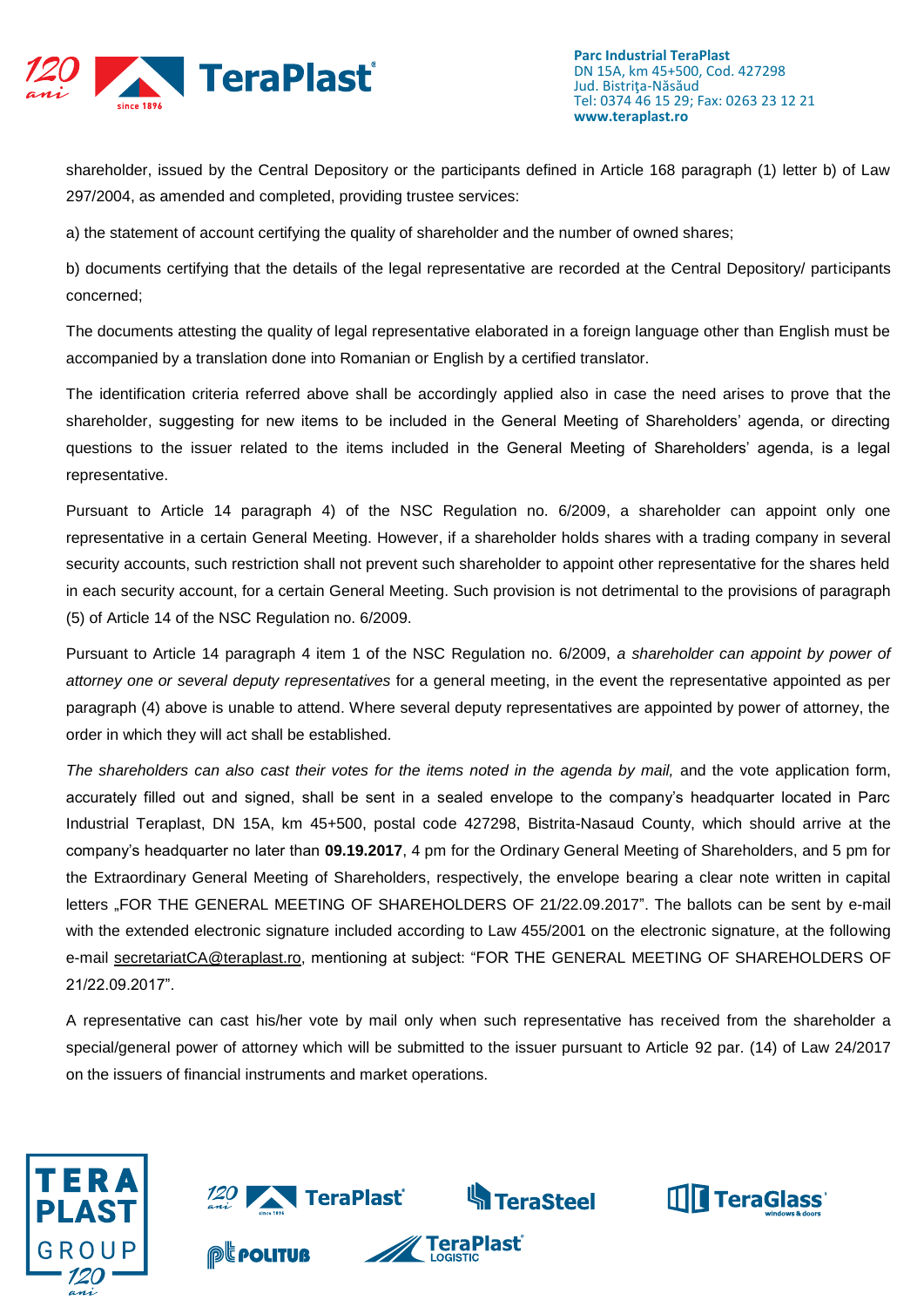

Special power of attorney forms to be used for voting by representative, as well as the forms to be used for voting by mail shall be made available for shareholders both in Romanian and in English, at the company's headquarter located in Parc Industrial Teraplast, DN 15A, km 45+500, postal code 427298, during business days, from **8:00 am to 4:30 pm** and on the company website: [www.teraplast.ro,](http://www.teraplast.ro/) heading "Investors", Section "General Meeting of Shareholders", as of **August 21st , 2017.**

The special powers of attorney and the ballots by mail shall be submitted in Romanian or English originals at the company's headquarter located in Parc Industrial Teraplast, DN 15A, km 45+500, postal code 427298, Bistrita-Nasaud County, or sent by any type of mail or fast delivery with acknowledgment of receipt, not later than September 19th 2017**,** 4 pm for the Ordinary General Meeting of Shareholders, and 5 pm for the Extraordinary General Meeting of Shareholders, respectively, the envelope bearing a clear note written in capital letters " FOR THE GENERAL MEETING OF SHAREHOLDERS OF 21/22.09.2017", or can be sent by e-mail with the extended electronic signature included according to Law 455/2001 on the electronic signature, at the following e-mail [secretariatCA@teraplast.ro,](mailto:secretariatCA@teraplast.ro) mentioning at subject: "FOR THE GENERAL MEETING OF SHAREHOLDERS OF 21/22.09.2017".

One copy shall be handed over to the representative, one shall be kept by the company, and the third copy shall be kept by the shareholder.

When completing the special powers of attorney and the ballots by mail, the possibility of completing the GMS agenda by new items shall be considered. In such event, the updated special powers of attorney and updated ballots, both in Romanian and in English, can be obtained from the Company Record Office and the company's website [www.teraplast.ro,](http://www.teraplast.ro/) Heading "Investors", Section "General Meeting of Shareholders", as of the date of publishing the completed agenda.

In case the agenda is completed and the shareholders do not send updated special powers of attorney and/or ballots by mail, the special powers of attorney and/or ballots by mail sent before completing the agenda shall be taken into account only for such items that are also found on the initial agenda.

The shareholders can appoint their representative by electronic means as well, notifying the electronic appointment on [secretariatCA@teraplast.ro,](mailto:secretariatCA@teraplast.ro) with the extended electronic signature included according to Law 455/2001 on the electronic signature.

Any informative documents and materials, and also the decision drafts related to the matters listed in the agenda of the General Meeting of Shareholders shall be made available to the shareholders both in Romanian and in English, at the company's headquarter located in Parc Industrial Teraplast, DN 15A, km 45+500, postal code 427298, Bistrita-Nasaud County, during business days, from **8 am to 4:30 pm,** and also on the company's website: [www.teraplast.ro,](http://www.teraplast.ro/) heading "Investors", Section "General Meeting of Shareholders", as of **August 21st 2017.**

In the event the validity conditions are not met at the first call to convene, the next General Meeting of Shareholders shall be convened for the date of **September 22nd 2017,** the agenda, time and place being the same.